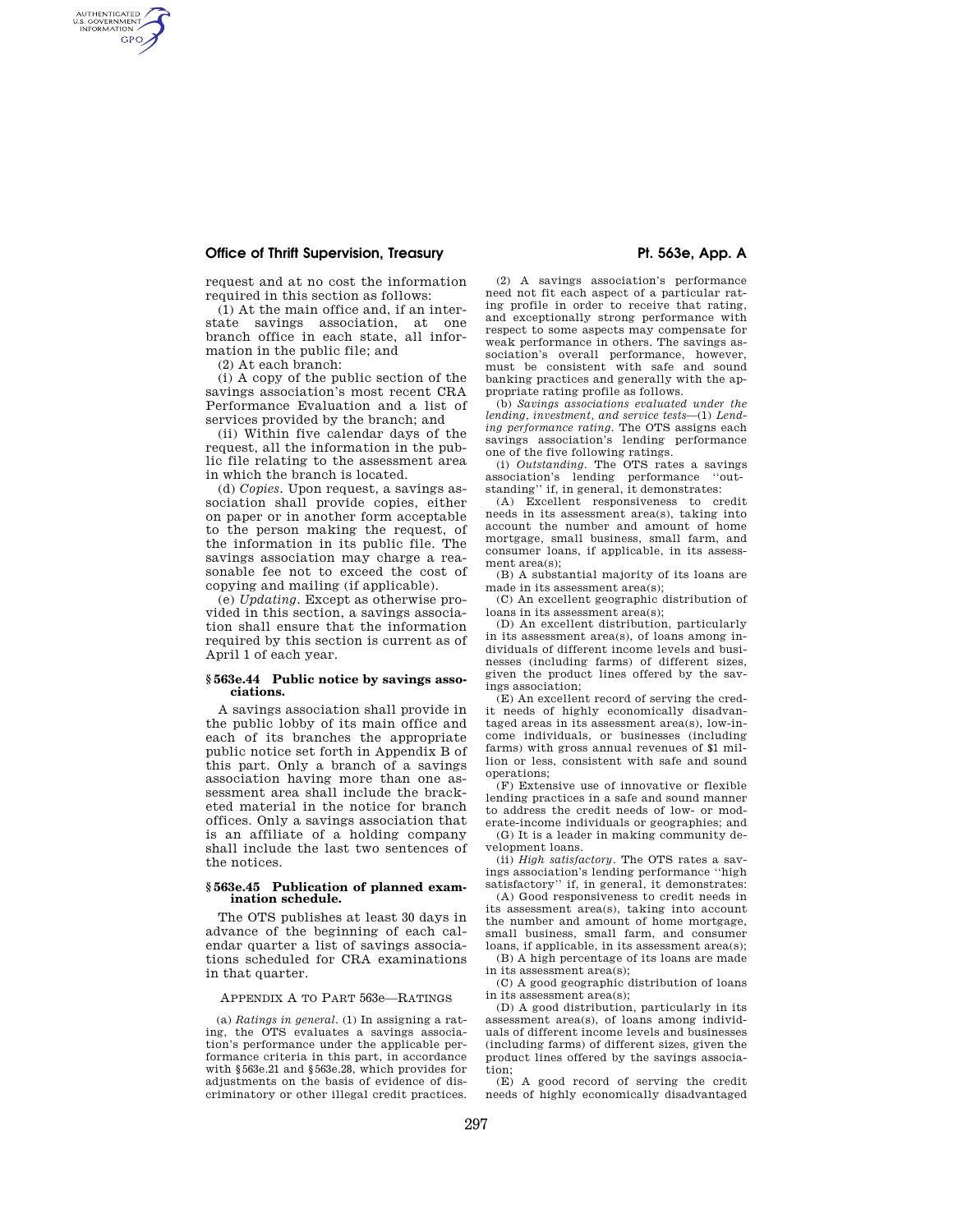areas in its assessment area(s), low-income individuals, or businesses (including farms) with gross annual revenues of \$1 million or less, consistent with safe and sound operations;

(F) Use of innovative or flexible lending practices in a safe and sound manner to address the credit needs of low- or moderate-income individuals or geographies; and

(G) It has made a relatively high level of community development loans.

(iii) *Low satisfactory.* The OTS rates a savings association's lending performance ''low satisfactory'' if, in general, it demonstrates:

(A) Adequate responsiveness to credit needs in its assessment area(s), taking into account the number and amount of home mortgage, small business, small farm, and consumer loans, if applicable, in its assessment area(s);

(B) An adequate percentage of its loans are made in its assessment area(s);

(C) An adequate geographic distribution of loans in its assessment area(s);

(D) An adequate distribution, particularly in its assessment area(s), of loans among individuals of different income levels and businesses (including farms) of different sizes, given the product lines offered by the savings association;

(E) An adequate record of serving the credit needs of highly economically disadvantaged areas in its assessment area(s), low-income individuals, or businesses (including farms) with gross annual revenues of \$1 million or less, consistent with safe and sound operations;

(F) Limited use of innovative or flexible lending practices in a safe and sound manner to address the credit needs of low- or moderate-income individuals or geographies; and

(G) It has made an adequate level of community development loans.

(iv) *Needs to improve.* The OTS rates a savings association's lending performance "needs to improve" if, in general, it demonstrates:

(A) Poor responsiveness to credit needs in its assessment area(s), taking into account the number and amount of home mortgage, small business, small farm, and consumer loans, if applicable, in its assessment area(s);

(B) A small percentage of its loans are made in its assessment area(s);

(C) A poor geographic distribution of loans, particularly to low- or moderate-income geographies, in its assessment area(s);

(D) A poor distribution, particularly in its assessment area(s), of loans among individuals of different income levels and businesses (including farms) of different sizes, given the product lines offered by the savings association;

(E) A poor record of serving the credit needs of highly economically disadvantaged areas in its assessment area(s), low-income individuals, or businesses (including farms)

**Pt. 563e, App. A 12 CFR Ch. V (1–1–10 Edition)** 

with gross annual revenues of \$1 million or less, consistent with safe and sound operations;

(F) Little use of innovative or flexible lending practices in a safe and sound manner to address the credit needs of low- or moderate-income individuals or geographies; and

(G) It has made a low level of community development loans.

(v) *Substantial noncompliance.* The OTS rates a savings association's lending performance as being in ''substantial noncompliance'' if, in general, it demonstrates:

(A) A very poor responsiveness to credit needs in its assessment area(s), taking into account the number and amount of home mortgage, small business, small farm, and consumer loans, if applicable, in its assessment area(s);

(B) A very small percentage of its loans are made in its assessment area(s);

(C) A very poor geographic distribution of loans, particularly to low- or moderate-income geographies, in its assessment area(s);

(D) A very poor distribution, particularly in its assessment area(s), of loans among individuals of different income levels and businesses (including farms) of different sizes, given the product lines offered by the savings association;

(E) A very poor record of serving the credit needs of highly economically disadvantaged areas in its assessment area(s), low-income individuals, or businesses (including farms) with gross annual revenues of \$1 million or less, consistent with safe and sound operations;

(F) No use of innovative or flexible lending practices in a safe and sound manner to address the credit needs of low- or moderate-income individuals or geographies; and

(G) It has made few, if any, community development loans.

(2) *Investment performance rating.* The OTS assigns each savings association's investment performance one of the five following ratings.

(i) *Outstanding.* The OTS rates a savings association's investment performance ''outstanding'' if, in general, it demonstrates:

(A) An excellent level of qualified investments, particularly those that are not routinely provided by private investors, often in a leadership position;

(B) Extensive use of innovative or complex qualified investments; and

(C) Excellent responsiveness to credit and community development needs.

(ii) *High satisfactory.* The OTS rates a savings association's investment performance ''high satisfactory'' if, in general, it demonstrates:

(A) A significant level of qualified investments, particularly those that are not routinely provided by private investors, occasionally in a leadership position;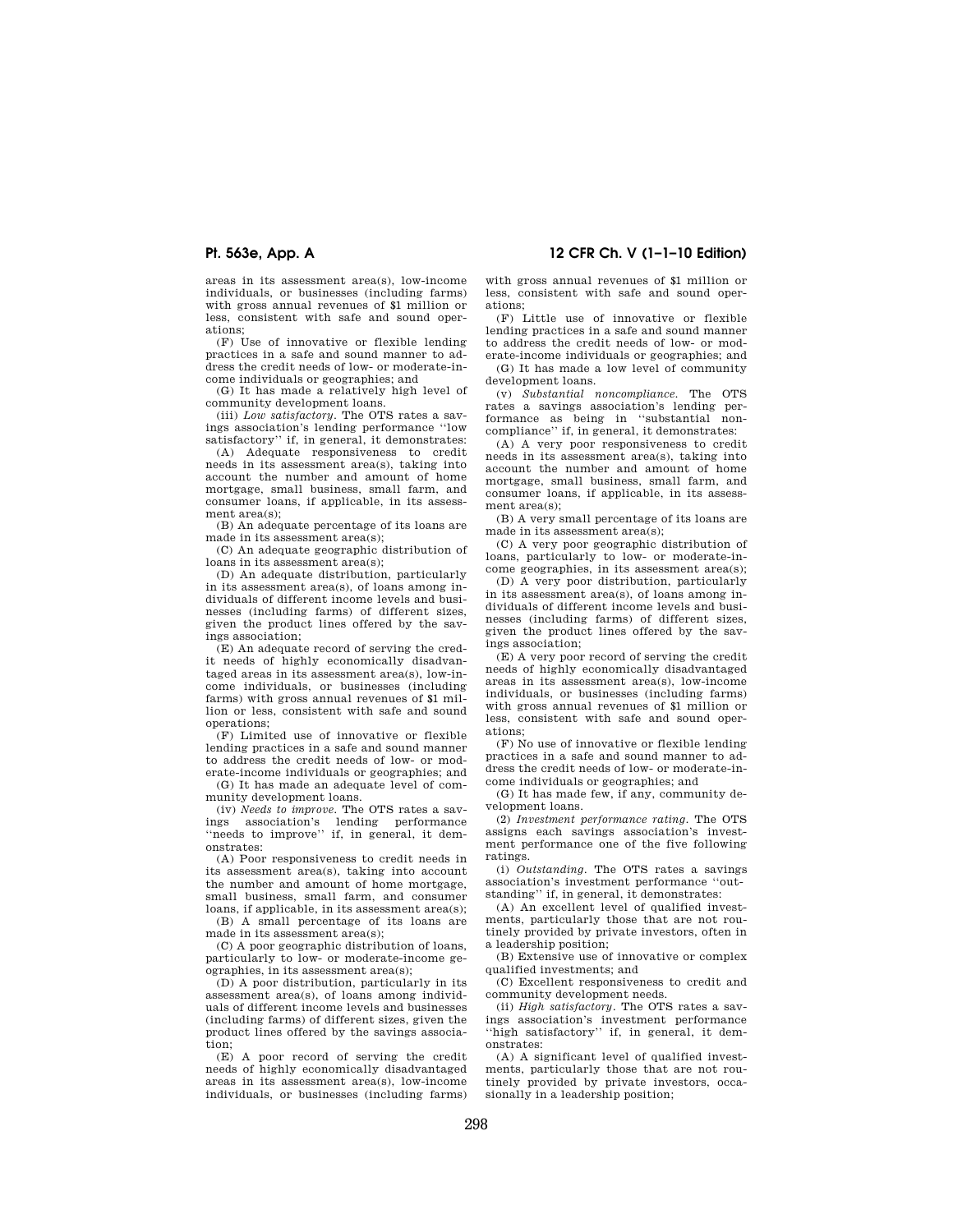# **Office of Thrift Supervision, Treasury Pt. 563e, App. A**

(B) Significant use of innovative or complex qualified investments; and

(C) Good responsiveness to credit and community development needs.

(iii) *Low satisfactory.* The OTS rates a savings association's investment performance ''low satisfactory'' if, in general, it demonstrates:

(A) An adequate level of qualified investments, particularly those that are not routinely provided by private investors, although rarely in a leadership position;

(B) Occasional use of innovative or complex qualified investments; and

(C) Adequate responsiveness to credit and community development needs.

(iv) *Needs to improve.* The OTS rates a savings association's investment performance "needs to improve" if, in general, it demonstrates:

(A) A poor level of qualified investments, particularly those that are not routinely provided by private investors;

(B) Rare use of innovative or complex qualified investments; and

(C) Poor responsiveness to credit and community development needs.

(v) *Substantial noncompliance.* The OTS rates a savings association's investment performance as being in ''substantial noncompliance'' if, in general, it demonstrates:

(A) Few, if any, qualified investments, particularly those that are not routinely pro-

vided by private investors; (B) No use of innovative or complex quali-

fied investments; and

(C) Very poor responsiveness to credit and community development needs.

(3) *Service performance rating.* The OTS assigns each savings association's service performance one of the five following ratings.

(i) *Outstanding.* The OTS rates a savings association's service performance ''outstanding'' if, in general, the savings association demonstrates:

(A) Its service delivery systems are readily accessible to geographies and individuals of different income levels in its assessment area(s);

(B) To the extent changes have been made, its record of opening and closing branches has improved the accessibility of its delivery systems, particularly in low- or moderate-income geographies or to low- or moderate-income individuals;

(C) Its services (including, where appropriate, business hours) are tailored to the convenience and needs of its assessment area(s), particularly low- or moderate-income geographies or low- or moderate-income individuals; and

(D) It is a leader in providing community development services.

(ii) *High satisfactory.* The OTS rates a savings association's service performance ''high satisfactory'' if, in general, the savings association demonstrates:

(A) Its service delivery systems are accessible to geographies and individuals of different income levels in its assessment area(s);

(B) To the extent changes have been made, its record of opening and closing branches has not adversely affected the accessibility of its delivery systems, particularly in lowand moderate-income geographies and to low- and moderate-income individuals;

(C) Its services (including, where appropriate, business hours) do not vary in a way that inconveniences its assessment area(s), particularly low- and moderate-income geographies and low- and moderate-income individuals; and

(D) It provides a relatively high level of community development services.

(iii) *Low satisfactory.* The OTS rates a savings association's service performance ''low satisfactory'' if, in general, the savings association demonstrates:

(A) Its service delivery systems are reasonably accessible to geographies and individuals of different income levels in its assessment area(s);

(B) To the extent changes have been made, its record of opening and closing branches has generally not adversely affected the accessibility of its delivery systems, particularly in low- and moderate-income geographies and to low- and moderate-income individuals;

(C) Its services (including, where appropriate, business hours) do not vary in a way that inconveniences its assessment area(s), particularly low- and moderate-income geographies and low- and moderate-income individuals; and

(D) It provides an adequate level of community development services.

(iv) *Needs to improve.* The OTS rates a savings association's service performance "needs to improve" if, in general, the savings association demonstrates:

(A) Its service delivery systems are unreasonably inaccessible to portions of its assessment area(s), particularly to low- or moderate-income geographies or to low- or moderate-income individuals;

(B) To the extent changes have been made, its record of opening and closing branches has adversely affected the accessibility of its delivery systems, particularly in low- or moderate-income geographies or to low- or moderate-income individuals;

 $(C)$  Its services (including, where appropriate, business hours) vary in a way that inconveniences its assessment area(s), particularly low- or moderate-income geographies or low- or moderate-income individuals; and

(D) It provides a limited level of community development services.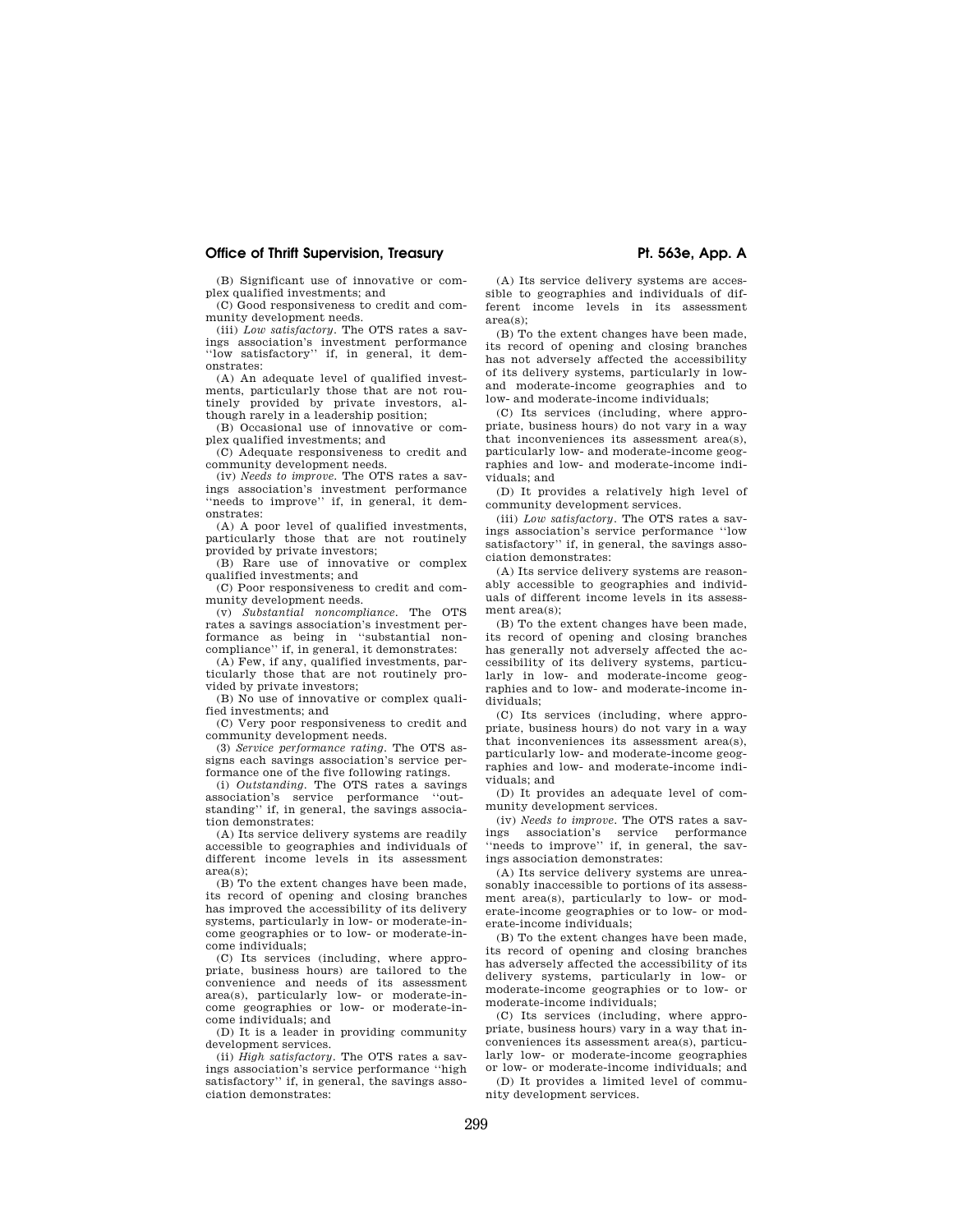**Pt. 563e, App. A 12 CFR Ch. V (1–1–10 Edition)** 

(v) *Substantial noncompliance.* The OTS rates a savings association's service performance as being in ''substantial noncompliance'' if, in general, the savings association demonstrates:

(A) Its service delivery systems are unreasonably inaccessible to significant portions of its assessment area(s), particularly to lowor moderate-income geographies or to lowor moderate-income individuals;

(B) To the extent changes have been made, its record of opening and closing branches has significantly adversely affected the accessibility of its delivery systems, particularly in low- or moderate-income geographies or to low- or moderate-income individuals;

(C) Its services (including, where appropriate, business hours) vary in a way that significantly inconveniences its assessment area(s), particularly low- or moderate-income geographies or low- or moderate-income individuals; and

(D) It provides few, if any, community development services.

(c) *Wholesale or limited purpose savings associations.* The OTS assigns each wholesale or limited purpose savings association's community development performance one of the four following ratings.

(1) *Outstanding.* The OTS rates a wholesale or limited purpose savings association's community development performance ''outstanding'' if, in general, it demonstrates:

(i) A high level of community development loans, community development services, or qualified investments, particularly investments that are not routinely provided by private investors;

(ii) Extensive use of innovative or complex qualified investments, community development loans, or community development services; and

(iii) Excellent responsiveness to credit and community development needs in its assessment area(s).

(2) *Satisfactory.* The OTS rates a wholesale or limited purpose savings association's community development performance ''satisfactory'' if, in general, it demonstrates:

(i) An adequate level of community development loans, community development services, or qualified investments, particularly investments that are not routinely provided by private investors;

(ii) Occasional use of innovative or complex qualified investments, community development loans, or community development services; and

(iii) Adequate responsiveness to credit and community development needs in its assessment area(s).

(3) *Needs to improve.* The OTS rates a wholesale or limited purpose savings association's community development performance as "needs to improve" if, in general, it demonstrates:

(i) A poor level of community development loans, community development services, or qualified investments, particularly investments that are not routinely provided by private investors;

(ii) Rare use of innovative or complex qualified investments, community development loans, or community development services; and

(iii) Poor responsiveness to credit and community development needs in its assessment area(s).

(4) *Substantial noncompliance.* The OTS rates a wholesale or limited purpose savings association's community development performance in "substantial noncompliance" in general, it demonstrates:

(i) Few, if any, community development loans, community development services, or qualified investments, particularly investments that are not routinely provided by private investors;

(ii) No use of innovative or complex qualified investments, community development loans, or community development services; and

(iii) Very poor responsiveness to credit and community development needs in its assessment area(s).

(d) *Savings associations evaluated under the small savings association performance standards*.—(1) *Lending test ratings*. (i) *Eligibility for a satisfactory lending test rating*. The OTS rates a small savings association's lending performance ''satisfactory'' if, in general, the savings association demonstrates:

(A) A reasonable loan-to-deposit ratio (considering seasonal variations) given the savings association's size, financial condition, the credit needs of its assessment area(s), and taking into account, as appropriate, other lending-related activities such as loan originations for sale to the secondary markets and community development loans and qualified investments;

(B) A majority of its loans and, as appropriate, other lending-related activities, are in its assessment area;

(C) A distribution of loans to and, as appropriate, other lending-related activities for individuals of different income levels (including low- and moderate-income individuals) and businesses and farms of different sizes that is reasonable given the demographics of the savings association's assessment area(s);

(D) A record of taking appropriate action, when warranted, in response to written complaints, if any, about the savings association's performance in helping to meet the credit needs of its assessment area(s); and

(E) A reasonable geographic distribution of loans given the savings association's assessment area(s).

(ii) *Eligibility for an ''outstanding'' lending test rating.* A small savings association that